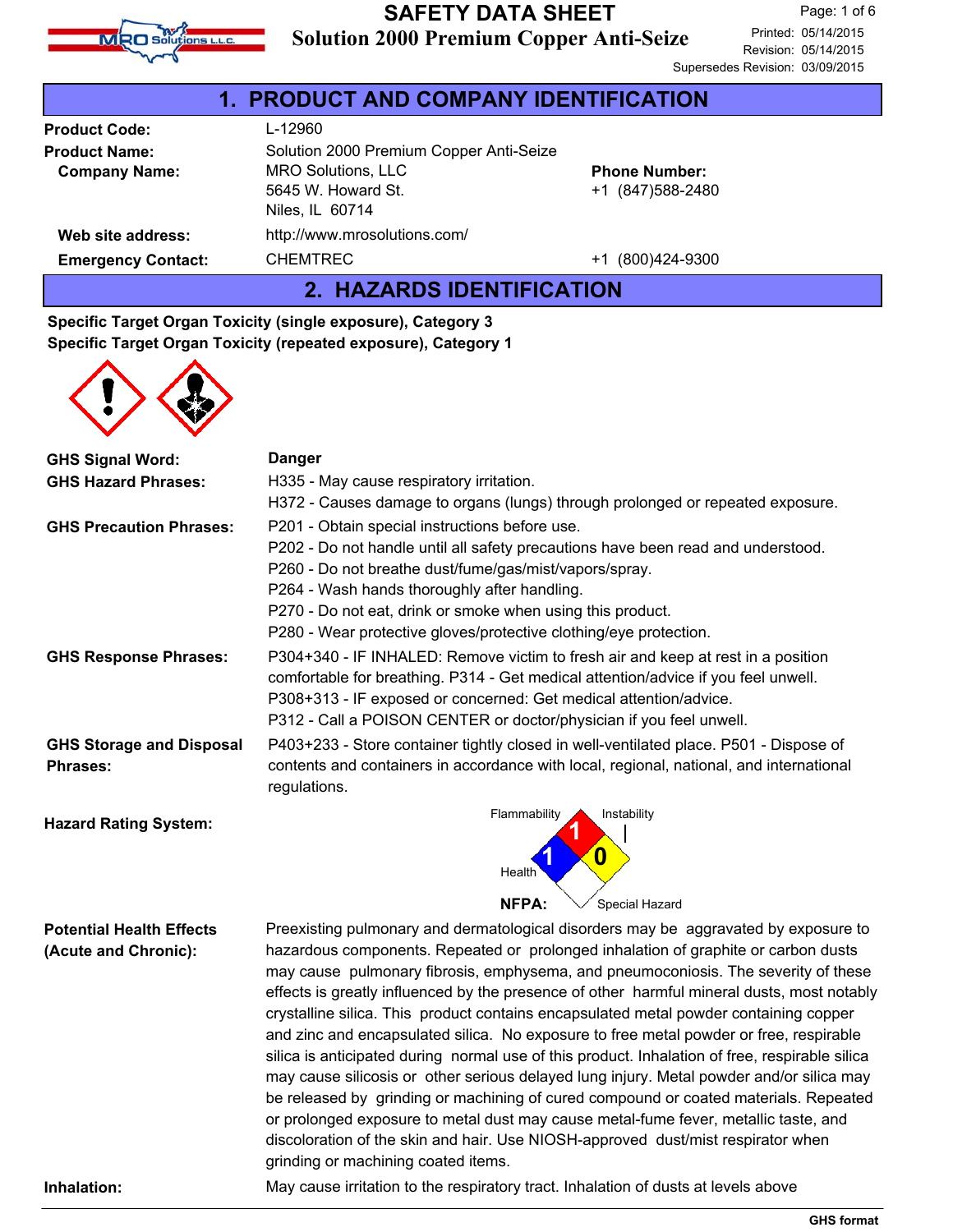| <b>SAFETY DATA SHEET</b>                       |                                                                                                                                                                                        | Page: 2 of 6                                                                                                                                                                                                                                                                                            |
|------------------------------------------------|----------------------------------------------------------------------------------------------------------------------------------------------------------------------------------------|---------------------------------------------------------------------------------------------------------------------------------------------------------------------------------------------------------------------------------------------------------------------------------------------------------|
| <b>Solution 2000 Premium Copper Anti-Seize</b> |                                                                                                                                                                                        | Printed: 05/14/2015<br>Revision: 05/14/2015                                                                                                                                                                                                                                                             |
|                                                |                                                                                                                                                                                        |                                                                                                                                                                                                                                                                                                         |
|                                                |                                                                                                                                                                                        |                                                                                                                                                                                                                                                                                                         |
|                                                |                                                                                                                                                                                        |                                                                                                                                                                                                                                                                                                         |
|                                                |                                                                                                                                                                                        |                                                                                                                                                                                                                                                                                                         |
|                                                |                                                                                                                                                                                        |                                                                                                                                                                                                                                                                                                         |
|                                                | recommended exposure limits may cause a metallic or sweet taste.<br>and/or dermatitis.<br>result in corneal injury.<br>gastrointestinal irritation with nausea, vomiting and diarrhea. | Supersedes Revision: 03/09/2015<br>May cause mild skin irritation. Prolonged and/or repeated contact may cause irritation<br>Dust may cause mechanical irritation. May cause tearing, redness, and swelling. May<br>No hazard expected in normal industrial use. May be harmful if swallowed. May cause |

# **3. COMPOSITION/INFORMATION ON INGREDIENTS**

| CAS#      | <b>Hazardous Components (Chemical Name)</b> | <b>Concentration</b> |
|-----------|---------------------------------------------|----------------------|
|           | 64742-52-5 Aliphatic petroleum distillate   | 60.0%                |
| 7782-42-5 | Graphite                                    | 17.0 %               |
|           | 112945-52-5 Silica, amorphous treated       | 1.00%                |
| 7440-50-8 | Copper                                      | 21.0 %               |

|                                                      | <b>4. FIRST AID MEASURES</b>                                                                                                                                                                                                                               |
|------------------------------------------------------|------------------------------------------------------------------------------------------------------------------------------------------------------------------------------------------------------------------------------------------------------------|
| <b>Emergency and First Aid</b><br><b>Procedures:</b> |                                                                                                                                                                                                                                                            |
| In Case of Inhalation:                               | Remove from exposure and move to fresh air immediately. If breathing is difficult, give<br>oxygen. If breathing has ceased apply artificial respiration using oxygen and a suitable<br>mechanical device such as a bag and a mask. Get medical aid.        |
| In Case of Skin Contact:                             | Flush skin with plenty of water for at least 15 minutes while removing contaminated<br>clothing and shoes. Gently wash with plenty of soap and water. Get medical attention if<br>irritation persists. Wash contaminated clothing separately before reuse. |
| In Case of Eye Contact:                              | Flush eyes with plenty of water for at least 15 minutes, occasionally lifting the upper and<br>lower eyelids. Remove contact lenses, if present and easy to do after 5 minutes and<br>continue rinsing for an additional 15 minutes. Get medical aid.      |
| In Case of Ingestion:                                | Do NOT induce vomiting. If victim is conscious and alert, give 2-4 cupfuls of milk or<br>water. Never give anything by mouth to an unconscious person. Get medical aid<br>immediately. Call a poison control center.                                       |
| <b>Signs and Symptoms Of</b><br><b>Exposure:</b>     | Symptoms may not be readily apparent. Get medical advice/attention.                                                                                                                                                                                        |
| <b>Note to Physician:</b>                            | Treat symptomatically and supportively. Show this safety data sheet to the doctor in<br>attendance.                                                                                                                                                        |
|                                                      | <b>5. FIRE FIGHTING MEASURES</b>                                                                                                                                                                                                                           |
| <b>Flash Pt:</b>                                     | 325 F (163 C) Method Used: Cleveland Open Cup                                                                                                                                                                                                              |
|                                                      |                                                                                                                                                                                                                                                            |

| .                                           | <u>ULU I (100 O) MICHIOG OSCO. OICYCIONG ODCH OGD</u> |                                                                                                                                                                                                                                                                                                                                                    |  |  |
|---------------------------------------------|-------------------------------------------------------|----------------------------------------------------------------------------------------------------------------------------------------------------------------------------------------------------------------------------------------------------------------------------------------------------------------------------------------------------|--|--|
| <b>Explosive Limits:</b>                    | LEL: No data.                                         | UEL: No data.                                                                                                                                                                                                                                                                                                                                      |  |  |
| <b>Autoignition Pt:</b>                     | No data.                                              |                                                                                                                                                                                                                                                                                                                                                    |  |  |
|                                             | nozzles are preferred.                                | Suitable Extinguishing Media: Use water spray, dry chemical, carbon dioxide, or chemical foam. If water is used, fog                                                                                                                                                                                                                               |  |  |
| <b>Fire Fighting Instructions:</b>          | containers cool.                                      | As in any fire, wear a self-contained breathing apparatus in pressure-demand,<br>MSHA/NIOSH approved (or equivalent), and full protective gear. During a fire, irritating<br>and highly toxic gases may be generated by thermal decomposition or combustion.<br>Containers may explode in the heat of a fire. Use water spray to keep fire-exposed |  |  |
| <b>Flammable Properties and</b><br>Hazards: | carbon dioxide.                                       | High temperatures and fire conditions can result in the formation of carbon monoxide and                                                                                                                                                                                                                                                           |  |  |
|                                             |                                                       |                                                                                                                                                                                                                                                                                                                                                    |  |  |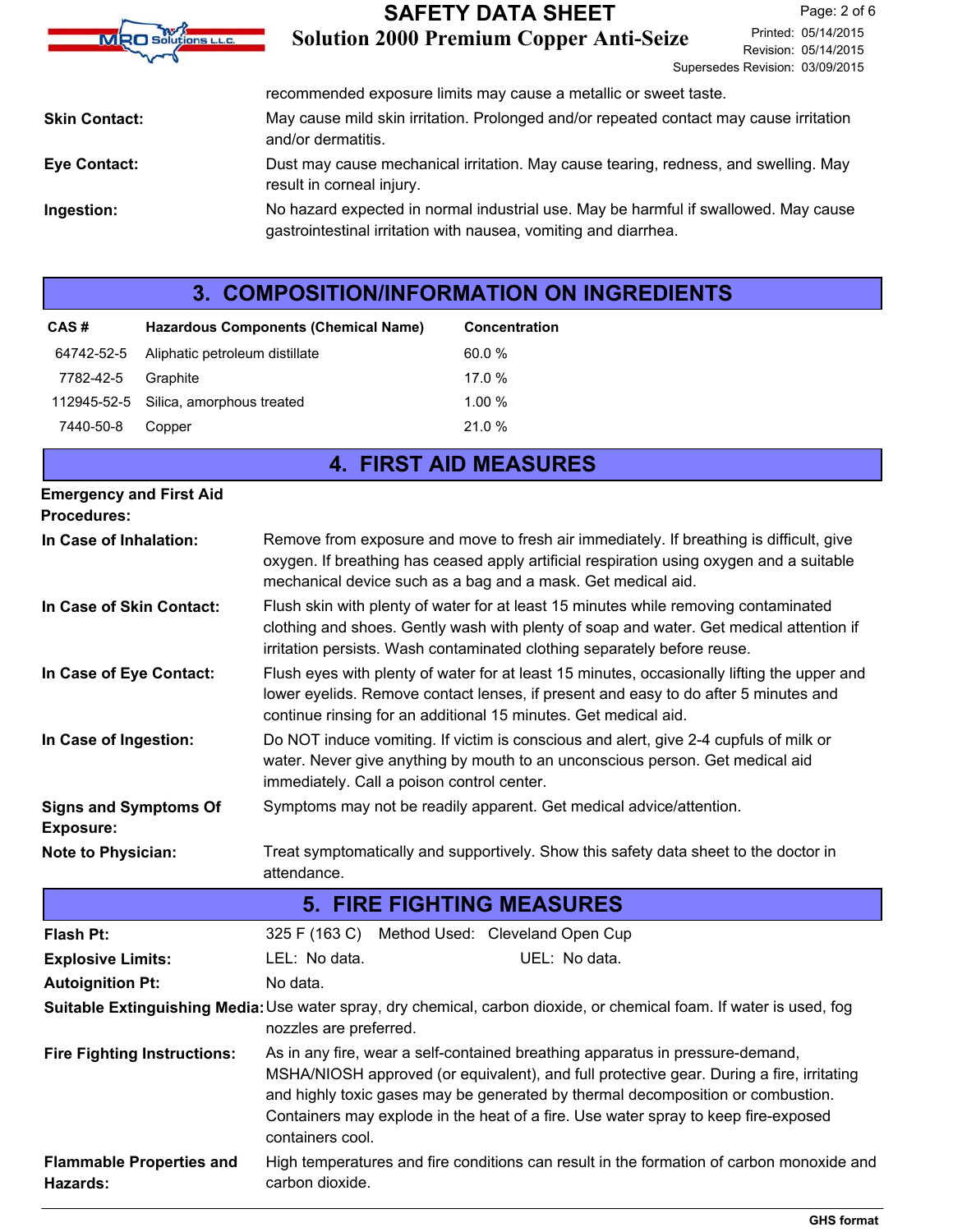

| <b>6. ACCIDENTAL RELEASE MEASURES</b>                                                             |                                                                                                                                                                                                                  |  |  |
|---------------------------------------------------------------------------------------------------|------------------------------------------------------------------------------------------------------------------------------------------------------------------------------------------------------------------|--|--|
| <b>Protective Precautions,</b><br><b>Protective Equipment and</b><br><b>Emergency Procedures:</b> | Use proper personal protective equipment as indicated in Section 8.                                                                                                                                              |  |  |
| <b>Environmental Precautions:</b>                                                                 | Do not empty into drains. Material that cannot be recovered or reused should be<br>disposed of in accordance with all Federal, State and Local regulations.                                                      |  |  |
| <b>Steps To Be Taken In Case</b><br><b>Material Is Released Or</b><br>Spilled:                    | Spills/Leaks: Provide ventilation. Avoid breathing vapors, mist or gas. Remove all sources<br>of ignition. Sweep up or absorb material, then place into a suitable clean, dry, closed<br>container for disposal. |  |  |
|                                                                                                   | <b>7. HANDLING AND STORAGE</b>                                                                                                                                                                                   |  |  |
| <b>Precautions To Be Taken in</b><br>Handling:                                                    | Avoid contact with skin and eyes. Avoid ingestion and inhalation. Wash thoroughly after<br>handling. Remove contaminated clothing and wash before reuse. Use with adequate<br>ventilation.                       |  |  |
|                                                                                                   | Do not reuse empty containers without first having them commercially cleaned or<br>reconditioned. Follow all SDS/label precautions even after container is emptied because<br>they may retain product residues.  |  |  |
| <b>Precautions To Be Taken in</b><br>Storing:                                                     | Store in a cool, dry, well-ventilated area away from incompatible substances. Store away<br>from heat. Store in a tightly closed container. Keep container closed when not in use.                               |  |  |
| <b>Other Precautions:</b>                                                                         | Keep out of reach of children. Handle in accordance with good industrial hygiene and<br>safety practices.                                                                                                        |  |  |

## **8. EXPOSURE CONTROLS/PERSONAL PROTECTION**

| CAS#        | <b>Partial Chemical Name</b>   | <b>OSHA TWA</b>             | <b>ACGIH TWA</b>                            | <b>Other Limits</b> |
|-------------|--------------------------------|-----------------------------|---------------------------------------------|---------------------|
| 64742-52-5  | Aliphatic petroleum distillate | No data.                    | No data.                                    | No data.            |
| 7782-42-5   | Graphite                       | PEL: 532.5 ppm/15 mppcf     | TLV: 2 mg/m3 (resp. except<br>fibers)       | No data.            |
| 112945-52-5 | Silica, amorphous treated      | No data.                    | No data.                                    | No data.            |
| 7440-50-8   | Copper                         | PEL: 0.1 (fume)/ 1.0 (dust) | TLV: 0.2 mg/m3 (fume) 1<br>mg/m3(dust/mist) | No data.            |

| <b>Respiratory Equipment</b>                       | Not required under normal use conditions. Avoid breathing vapors or dusts. In restricted                                                                                                                                                                                          |
|----------------------------------------------------|-----------------------------------------------------------------------------------------------------------------------------------------------------------------------------------------------------------------------------------------------------------------------------------|
| (Specify Type):                                    | areas, use approved chemical/mechanical filters designed to remove a combination of<br>particles and vapor. In confined areas, use approved air line type respirator or hood.<br>Self-contained breathing apparatus is required for vapor concentrations above PEL/TLV<br>limits. |
| <b>Eye Protection:</b>                             | Safety glasses, chemical goggles, and/or face shield should be worn.                                                                                                                                                                                                              |
| <b>Protective Gloves:</b>                          | Not required under normal use conditions. Solvent resistant gloves required for prolonged<br>or repeated contact.                                                                                                                                                                 |
| <b>Other Protective Clothing:</b>                  | Wear appropriate protective clothing to prevent skin exposure. Chemical resistant apron.                                                                                                                                                                                          |
| <b>Engineering Controls</b><br>(Ventilation etc.): | Use adequate general or local exhaust ventilation to minimize exposure levels. Facilities<br>storing or utilizing this material should be equipped with an eyewash facility and a safety<br>shower.                                                                               |
| Work/Hygienic/Maintenance                          | General industrial hygiene practice.                                                                                                                                                                                                                                              |
| <b>Practices:</b>                                  |                                                                                                                                                                                                                                                                                   |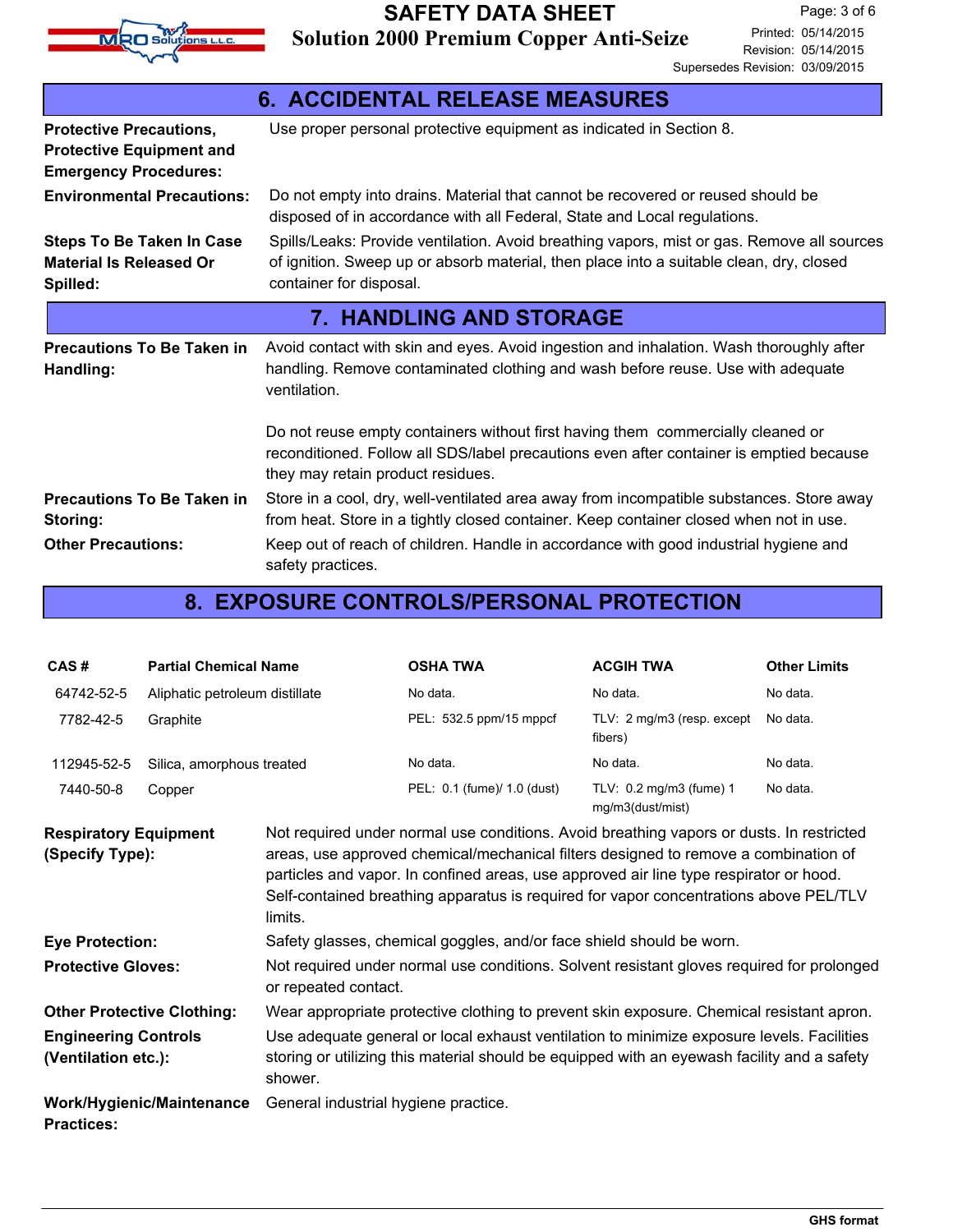

## **Solution 2000 Premium Copper Anti-Seize SAFETY DATA SHEET**

|                                                             | <b>9. PHYSICAL AND CHEMICAL PROPERTIES</b>                                                                                                                                          |
|-------------------------------------------------------------|-------------------------------------------------------------------------------------------------------------------------------------------------------------------------------------|
| <b>Physical States:</b>                                     | [ ] Gas<br>[ ] Liquid<br>[X] Solid                                                                                                                                                  |
| <b>Appearance and Odor:</b>                                 | Appearance: Copper-colored. Paste.<br>Odor: Slight. Petroleum-like.                                                                                                                 |
| <b>Melting Point:</b>                                       | <b>NA</b>                                                                                                                                                                           |
| <b>Boiling Point:</b>                                       | 500 F (260 C)                                                                                                                                                                       |
| <b>Autoignition Pt:</b>                                     | No data.                                                                                                                                                                            |
| <b>Flash Pt:</b>                                            | 325 F (163 C)<br>Method Used: Cleveland Open Cup                                                                                                                                    |
| <b>Explosive Limits:</b>                                    | LEL: No data.<br>UEL: No data.                                                                                                                                                      |
| Specific Gravity (Water = 1):                               | 1.24                                                                                                                                                                                |
| Density:                                                    | <b>NA</b>                                                                                                                                                                           |
| Vapor Pressure (vs. Air or<br>$mm Hg$ ):                    | No data.                                                                                                                                                                            |
| Vapor Density (vs. Air = 1):                                | Heavier than air                                                                                                                                                                    |
| <b>Evaporation Rate:</b>                                    | Slower than ether                                                                                                                                                                   |
| <b>Solubility in Water:</b>                                 | Nil                                                                                                                                                                                 |
| <b>Percent Volatile:</b>                                    | No data.                                                                                                                                                                            |
|                                                             | <b>10. STABILITY AND REACTIVITY</b>                                                                                                                                                 |
| Stability:                                                  | Unstable [ ]<br>Stable [X]                                                                                                                                                          |
| <b>Conditions To Avoid -</b><br>Instability:                | High temperatures, Incompatible materials.                                                                                                                                          |
|                                                             | Incompatibility - Materials To Strong oxidizing agents, Strong acids, Strong bases, nitrates, nitrite, chlorinated                                                                  |
| Avoid:                                                      | hydrocarbons, magnesium, chlorides. diborane. palladium. selenium. manganese.                                                                                                       |
|                                                             | potassium chlorate. sodium carbonate. sulfates.                                                                                                                                     |
| <b>Byproducts:</b>                                          | Hazardous Decomposition or High temperatures and fire conditions can result in the formation of carbon monoxide and<br>carbon dioxide.                                              |
| <b>Possibility of Hazardous</b><br><b>Reactions:</b>        | Will occur [ ]<br>Will not occur [X]                                                                                                                                                |
| <b>Conditions To Avoid -</b><br><b>Hazardous Reactions:</b> | No data available.                                                                                                                                                                  |
|                                                             | <b>11. TOXICOLOGICAL INFORMATION</b>                                                                                                                                                |
| <b>Toxicological Information:</b>                           | Epidemiology: No information available.                                                                                                                                             |
|                                                             | Teratogenicity: No information available.                                                                                                                                           |
|                                                             | Reproductive Effects: No information available.                                                                                                                                     |
|                                                             | Mutagenicity: No information available.<br>Neurotoxicity: No information available.                                                                                                 |
|                                                             | Other Studies: CAS # 112945-52-5:                                                                                                                                                   |
|                                                             | Acute toxicity, LD50, Oral, Rat, 3160 mg / kg.                                                                                                                                      |
|                                                             | Other Studies: CAS# 7440-50-8:                                                                                                                                                      |
|                                                             | Acute toxicity, LD50, Oral, Mouse, 413 mg / kg.                                                                                                                                     |
|                                                             | Other Studies: CAS# 64742-52-5:                                                                                                                                                     |
|                                                             | Acute toxicity, LD, Oral, Rat, > 5.0 mg/kg                                                                                                                                          |
| <b>Irritation or Corrosion:</b>                             | Other Studies: CAS# 64742-52-5:<br>Standard Draize Test, Skin, Species: Rabbit, 500.0 mg.                                                                                           |
| Carcinogenicity/Other                                       | This product contains encapsulated silicon dioxide (quartz, silica). No exposure to free,                                                                                           |
| Information:                                                | respirable silica is anticipated during normal use of this product. Free, respirable silica<br>has been listed as a confirmed human carcinogen by NTP and IARC. Inhalation of free, |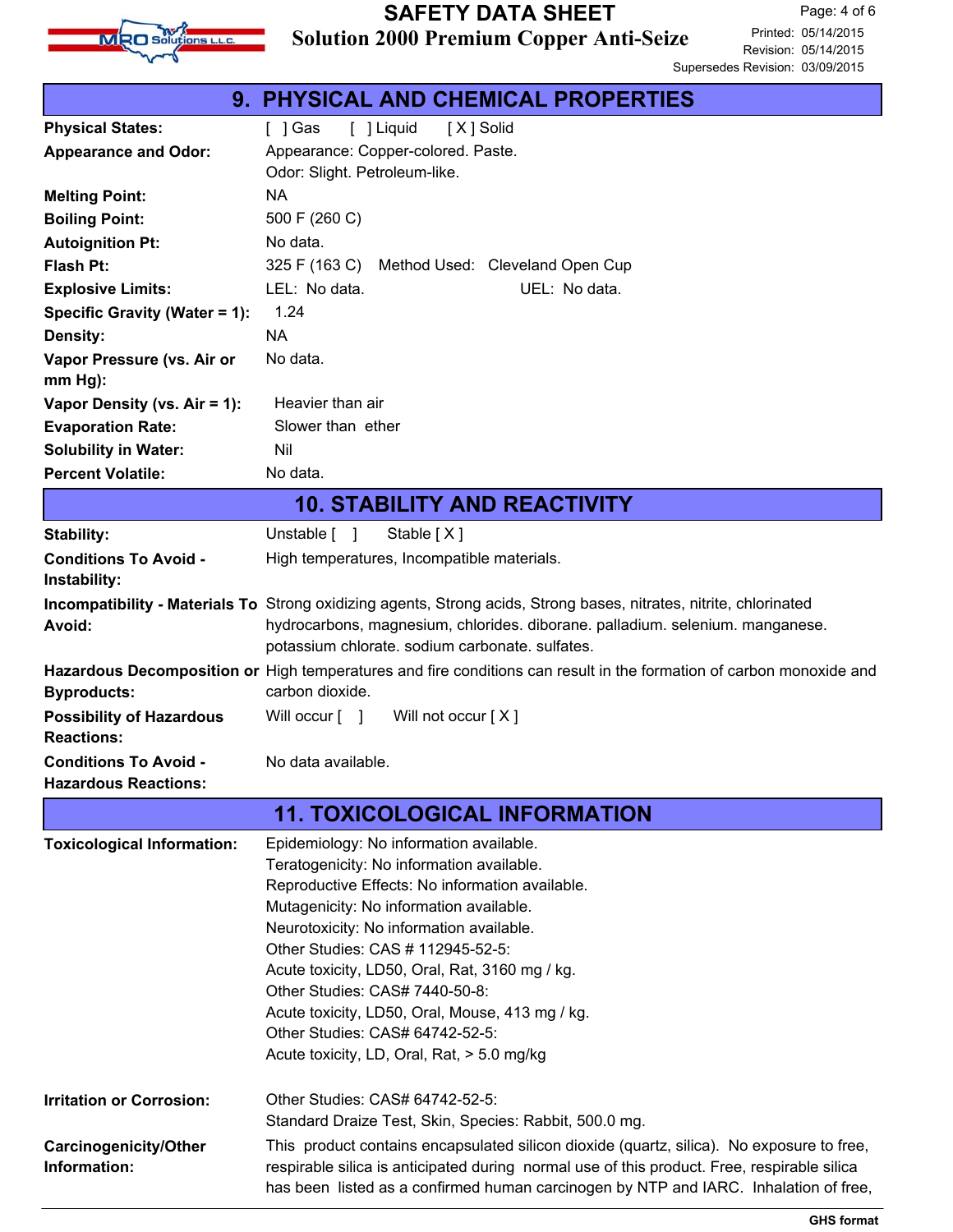

### **Solution 2000 Premium Copper Anti-Seize SAFETY DATA SHEET**

Revision: 05/14/2015 Printed: 05/14/2015 Page: 5 of 6 Supersedes Revision: 03/09/2015

respirable silica may cause silicosis or other serious delayed lung injury. Silica may be released by grinding or machining of coated materials. Use NIOSH-approved dust/mist respirator when grinding or machining coated items.

Carcinogenicity: NTP? No IARC Monographs? No OSHA Regulated? No

|                                               | <b>12. ECOLOGICAL INFORMATION</b>                                                                                                                                                                                                                                                                                                                                                                                     |
|-----------------------------------------------|-----------------------------------------------------------------------------------------------------------------------------------------------------------------------------------------------------------------------------------------------------------------------------------------------------------------------------------------------------------------------------------------------------------------------|
| <b>General Ecological</b><br>Information:     | Environmental: No information available.<br>Physical: No information available.<br>Other Studies: CAS# 7440-50-8:<br>LC50, Striped Bass (Morone saxatilis), larvae, 24 ug/L, 96H<br>LC50, Water flea (Daphnia lumholtzi), 9.4 ug/L, 96H.                                                                                                                                                                              |
| <b>Results of PBT and vPvB</b><br>assessment: | No data available.                                                                                                                                                                                                                                                                                                                                                                                                    |
| Persistence and<br>Degradability:             | No data available.                                                                                                                                                                                                                                                                                                                                                                                                    |
| <b>Bioaccumulative Potential:</b>             | No data available.                                                                                                                                                                                                                                                                                                                                                                                                    |
| <b>Mobility in Soil:</b>                      | No data available.                                                                                                                                                                                                                                                                                                                                                                                                    |
|                                               | <b>13. DISPOSAL CONSIDERATIONS</b>                                                                                                                                                                                                                                                                                                                                                                                    |
| <b>Waste Disposal Method:</b>                 | Chemical waste generators must determine whether a discarded chemical is classified as<br>a hazardous waste. US EPA guidelines for the classification determination are listed in 40<br>CFR Parts 261. Additionally, waste generators must consult state and local hazardous<br>waste regulations to ensure complete and accurate classification. Observe all federal,<br>state, and local environmental regulations. |

### **14. TRANSPORT INFORMATION**

#### **LAND TRANSPORT (US DOT):**

**DOT Proper Shipping Name:** Not regulated as a hazardous material. **DOT Hazard Class: UN/NA Number:**

### **15. REGULATORY INFORMATION**

#### **EPA SARA (Superfund Amendments and Reauthorization Act of 1986) Lists**

| CAS#        | <b>Hazardous Components (Chemical Name)</b> | S. 302 (EHS)                                                                                                                                                                                               | S. 304 RQ          | S. 313 (TRI)  |
|-------------|---------------------------------------------|------------------------------------------------------------------------------------------------------------------------------------------------------------------------------------------------------------|--------------------|---------------|
| 64742-52-5  | Aliphatic petroleum distillate              | No                                                                                                                                                                                                         | No.                | No.           |
| 7782-42-5   | Graphite                                    | No.                                                                                                                                                                                                        | No.                | No.           |
| 112945-52-5 | Silica, amorphous treated                   | No                                                                                                                                                                                                         | No.                | No.           |
| 7440-50-8   | Copper                                      | No.                                                                                                                                                                                                        | <b>Yes 5000 LB</b> | Yes-Cat. N100 |
| CAS#        | <b>Hazardous Components (Chemical Name)</b> | Other US EPA or State Lists                                                                                                                                                                                |                    |               |
| 64742-52-5  | Aliphatic petroleum distillate              | TSCA: Yes - Inventory: CA PROP.65: No: CA TAC, Title 8:<br>No: MA Oil/HazMat: No: MI CMR, Part 5: No: NC TAP: No:<br>NJ EHS: No: NY Part 597: No: PA HSL: No: SC TAP: No: WI<br>Air: No                    |                    |               |
| 7782-42-5   | Graphite                                    | TSCA: Yes - Inventory; CA PROP.65: No; CA TAC, Title 8:<br>Title 8; MA Oil/HazMat: No; MI CMR, Part 5: No; NC TAP: No;<br>NJ EHS: Yes - 3325; NY Part 597: No; PA HSL: Yes - 1; SC<br>TAP: No: WI Air: Yes |                    |               |